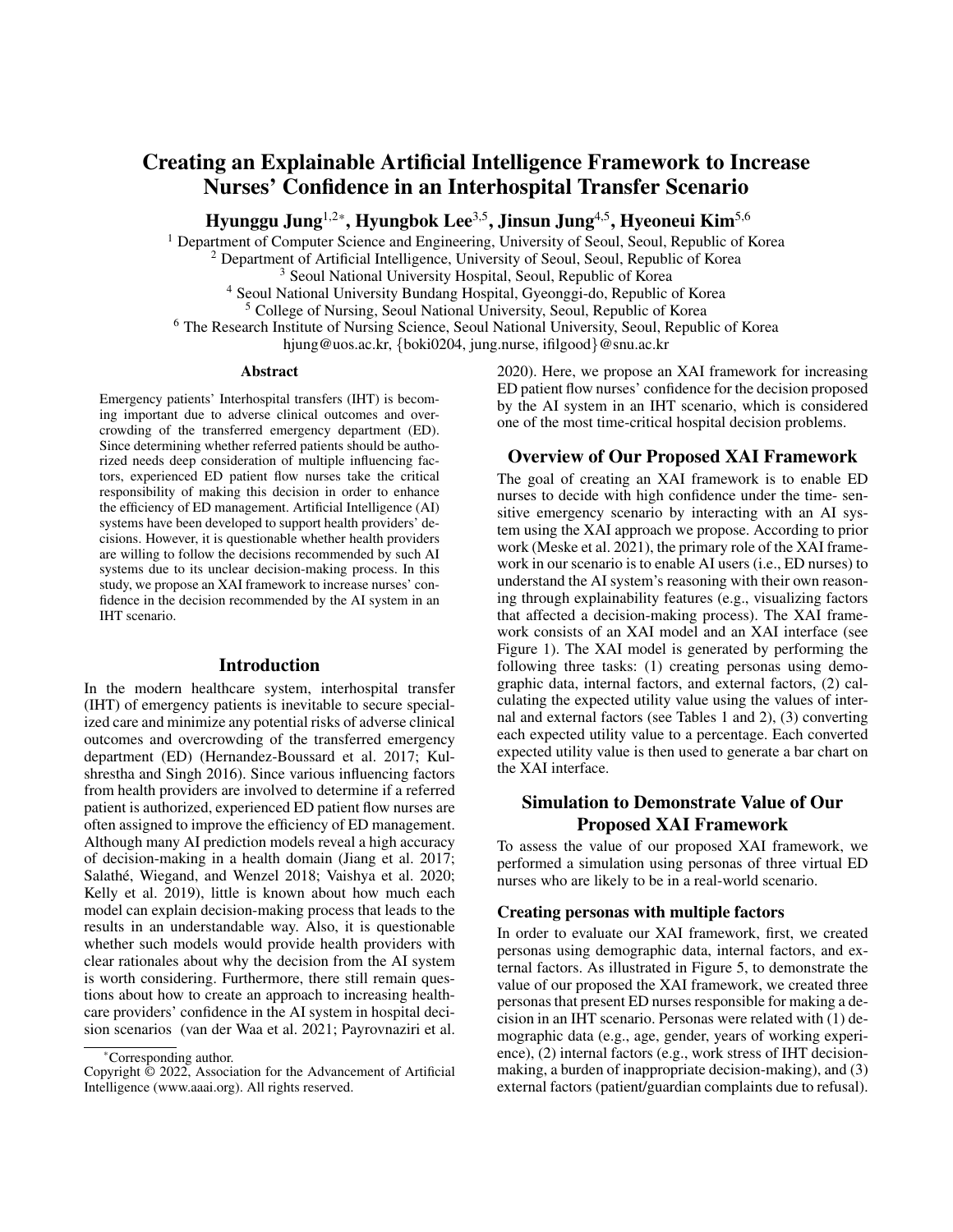

Figure 1: On the basis of prior work (Gunning and Aha 2019), we created an XAI framework that allow an ED nurse to interact with an XAI interface so that the ED nurse makes his/her decision in a way that reduces stress and anxiety in our ED scenario by obtaining explanation of a decision-making process from our proposed XAI framework.



Figure 2: Persona A was considered to accept the patient due to multiple factors. According to the bar chart by our proposed XAI framework, the top five factors are as follows: (1) complaints raised by the referring hospital medical staff due to refusal; (2) work stress of IHT decision-making; (3) patient/guardian complaints due to refusal; (4) burden of inappropriate decision-making; and (5) raising concerns of doctors due to refusal. The primary factors that had a significant impact on persona A include a lot of work experience but were being afraid of evaluation and criticism from others health providers.

Below are three personas used in our simulation: (1) persona A (M/39) has 13-year ED experience and is currently in the 4th year of an ED patient flow nurse. He is also very satisfied with his work but is sensitive to the evaluation and criticism of others; (2) persona B (F/32) has 8-year ED experience and is currently in the 1st year of an ED patient flow nurse. She is also very satisfied with her job but under a lot of stress lately. She is principled and stubborn; (3) persona C (F/29) has 4-year ED experience and is currently in three months as an ED patient flow nurse. She is still adjusting to the role of the ED patient flow nurse. She is overloaded with work and very stressed out.



Figure 3: Persona B was expected to consider refusing the patient due to multiple reasons. According to the bar chart by our proposed XAI framework, top five factors are as follows: (1) use of ED resources upon a referral patient acceptance; (2) use of overcrowding of ED due to a referral patient acceptance; (3) burden of internal medical staff's workload; (4) delayed time of staying in the ED due to a referral patient acceptance; and (5) required time to check ED resources. The main factors that had a significant impact on persona B were the use of internal resources and the workload of ED staff members.

.

# Calculating the expected utility values by using internal and external factors

The expected utility values were calculated using the internal and external factors. For the actual value, the required time was calculated in minutes. The number of tasks was calculated on a scale of 10 for worry, dissatisfaction, and stress. The value was converted from the actual value to the 5 points scale. The weight was calculated by consensus among the authors based on the importance of each factor for each persona.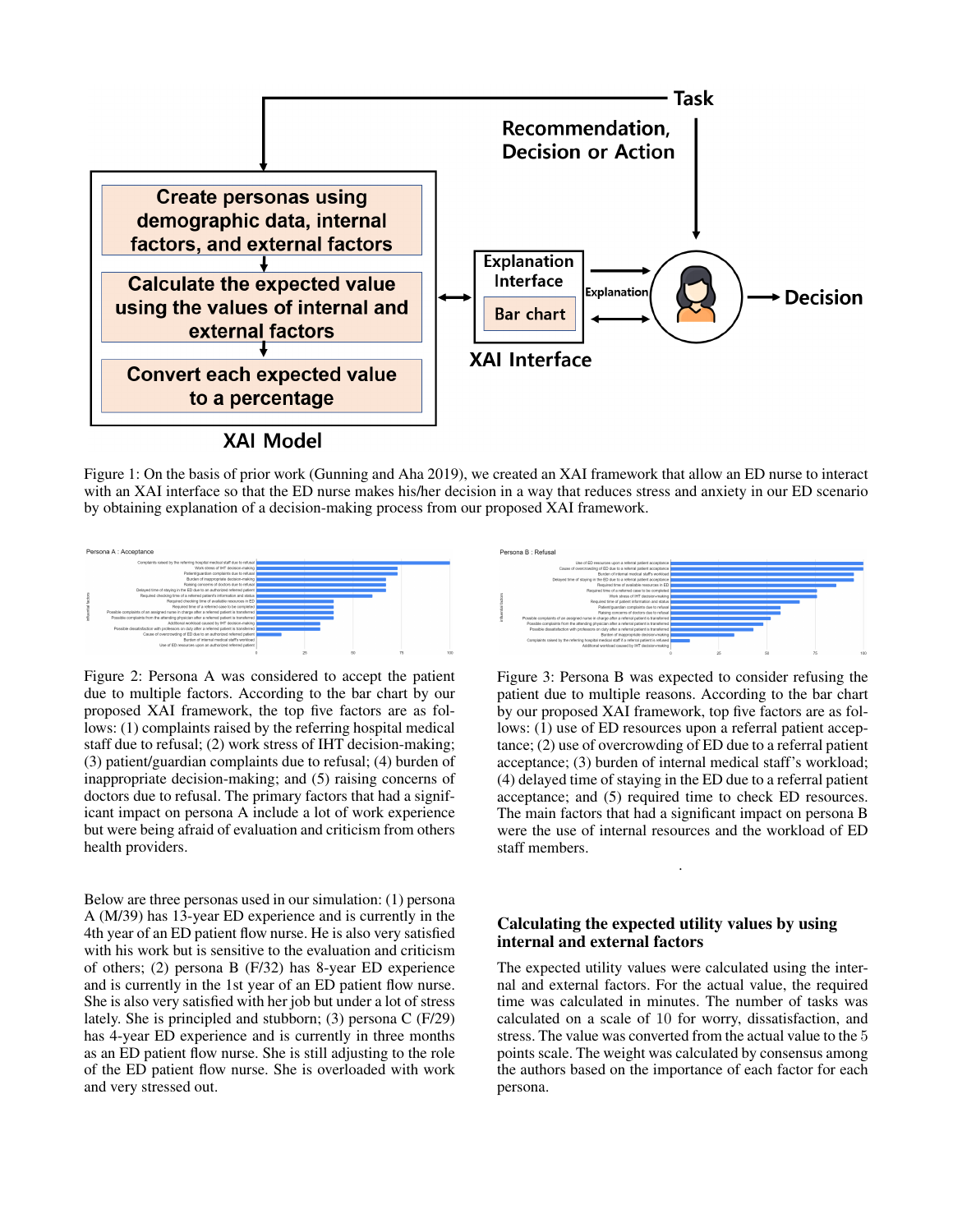

Figure 4: Persona C was anticipated to refuse the referred patient regarding multiple factors. According to the bar chart generated by our proposed XAI framework, the top five influential factors are as follows: (1) required time of patient information and status; (2) required time of available resources in ED; (3) required time of a referred case to be completed; (4) possible complaints of an assigned nurse in charge after a referral patient is transferred; and (5) possible complaints from the attending physician after a referral patient is transferred.



Figure 5: The XAI model is a process in which the internal and external factors of each persona are input to the server and go through a process within the server. The values converted through the XAI model are visualized in the form of a bar chart through the XAI interface.

### Determining the values for generating a bar chart

The expected utility values were calculated by multiplying the value by the weight and converted to a percentage. We then created a bar chart indicating expected utility values for each internal and external factor.

#### Findings

In this section, we report how our proposed XAI framework was used to deliver a decision-making process to different personas. As illustrated in Figure 2, persona A considered the time to make a decision and the burden of the internal medical staff more important. The burden of external complaints and the civil complaints raised when all members were rejected showed a high impact. This may be because persona A had a lot of work experiences but was afraid of evaluation and criticism from others. As shown in Figure 3, in persona B, internal factors, such as overcrowding of ED, resources of ED, and ED length of stay had a high influence

on decision making. In addition, complaints and the burden of complaints showed a low impact since persona B tended to be usually principled and stubborn. Persona C had a short work experience and less experience in making difficult decisions. Therefore, the processing time for the requesting patient, dissatisfaction with internal medical staff, and the burden of wrong decision-making had a high impact on persona C's decision making (see Figure 4). It occured because persona C had a short work experience and less experience in making difficult decisions.

#### **Discussion**

Our findings shed light on how to better support ED nurses by creating an XAI framework. In this section, we describe particular challenges and opportunities for creating an XAI framework to support stakeholders in hospital decision scenarios.

#### Factors affecting hospital decision making

Persona A showed that the burden of external complaints and the complaints raised when rejected was higher than the time required for work and the burden of internal medical staff when making decisions. This may be because Persona A has a lot of work experience but is afraid of evaluation and criticism from others. In a hospital decision scenario, we wondered if there are some cases where individuals make different decisions for a difficult decision problem. It was also questionable what factors might influence clinical decision-making. It was reported that influential factors in clinical decision-making include the decision-maker's experience, intuition, and work environment (Hernandez-Boussard et al. 2017; Kulshrestha and Singh 2016; Jiang et al. 2017; Salathé, Wiegand, and Wenzel 2018; Vaishya et al. 2020; Kelly et al. 2019; Wu et al. 2021; Kızrak, M<sup>3</sup>uft<sup>3</sup>uoglu, and Y<sub>1</sub>ldırım 2021; van der Waa et al. 2021). For these reasons, it was likely that there may be differences in each decision in the difficult clinical decision-making situation of nurses. Thus, a variety of factors may influence nurses' other hospital decision making situations.

#### Tools to improve trust in hospital decision making

In persona B, internal factors such as overcrowding of ED, resources of ED, and ED length of stay showed a high influence on decision making, and complaints and the burden of complaints showed a low influence on decision making. This could be because persona B is usually principled and stubborn. We wonder if there are any perfectly matched clinical decision-making tools that do not reflect the individual characteristics of decision makers. Several tools increase the confidence of clinical decision-making include antibiotic management systems, and triage (Meske et al. 2021; Andersson, Omberg, and Svedlund 2006; Jang and Lee 2019). However, it does not reflect the characteristics of individual decision-makers. In addition, it is said that the nurse's clinical decision-making process was concluded in between situational variables and contextual variables (Payrovnaziri et al. 2020). Therefore, it is likely that various factors may be reflected in nurses' difficulties in clinical decision-making.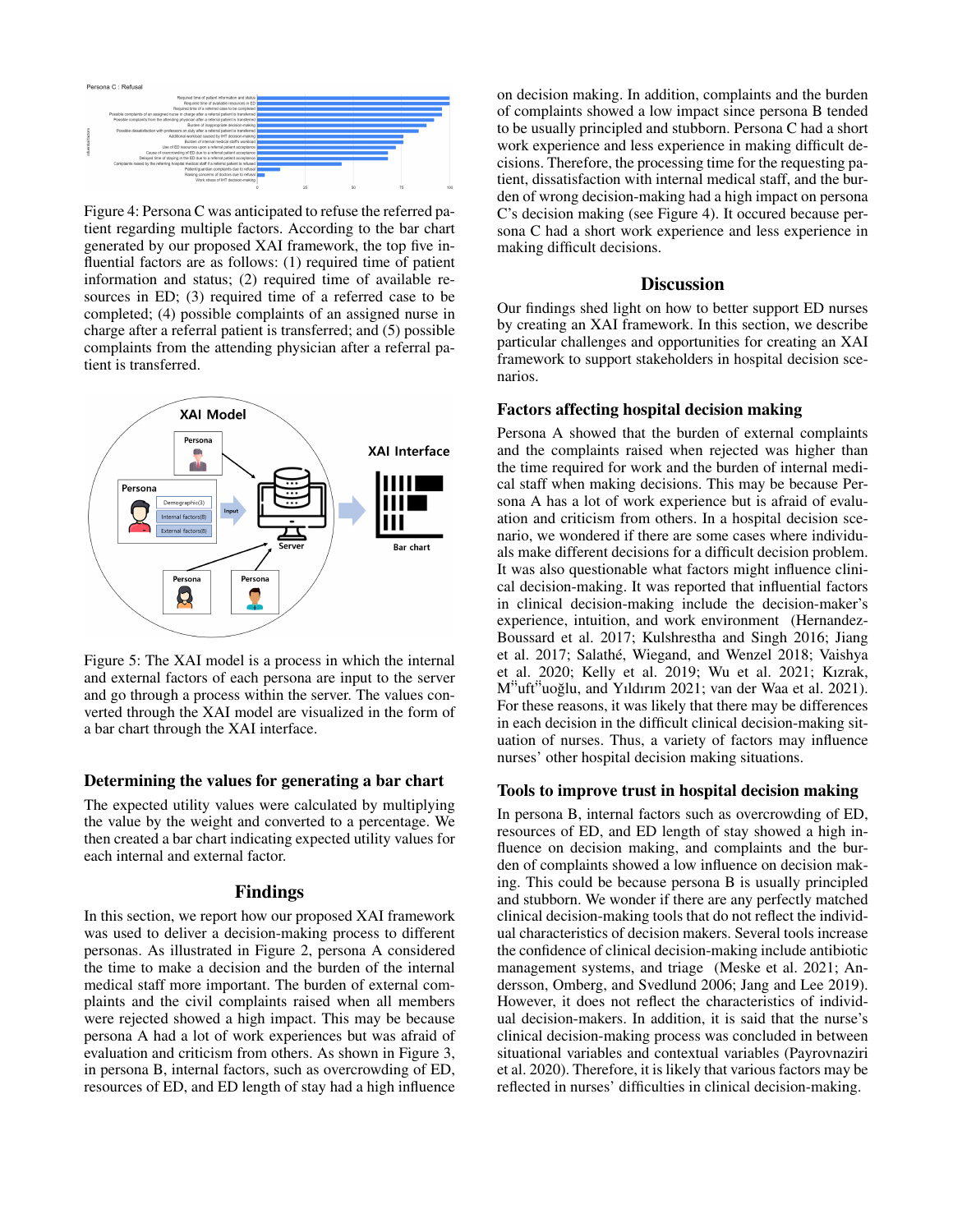|          | <b>Influential Factors</b>                                                                 | Raw Data         | Value   | Weight | <b>Expected Utility Value</b> |
|----------|--------------------------------------------------------------------------------------------|------------------|---------|--------|-------------------------------|
| Internal | Required time of patient information and status                                            | $5 \text{ min}$  | $-1$    | 0.07   | $-0.07$                       |
| Internal | Required time of available resources in ED                                                 | 7 min            | $-2$    | 0.05   | $-0.10$                       |
| Internal | Required time of a referred case to be completed                                           | $15 \text{ min}$ | $-2$    | 0.05   | $-0.10$                       |
| Internal | Additional workload caused by IHT decision-making                                          | 6                | $-1$    | 0.11   | $-0.11$                       |
| Internal | Work stress of IHT decision-making                                                         |                  | $-5$    | 0.01   | $-0.05$                       |
| Internal | Burden of inappropriate decision-making                                                    | 9                | $-3$    | 0.01   | $-0.05$                       |
| Internal | Complaints raised by the referring hospital medical staff if a referral patient is refused | 10               | $-1$    | 0.01   | $-0.01$                       |
| Internal | Burden of internal medical staff's workload                                                | 6                | $-2$    | 0.08   | $-0.16$                       |
| External | Possible complaints of an assigned nurse in charge after a referral patient is transferred | 5                | $-1$    | 0.1    | $-0.10$                       |
| External | Possible complaints from the attending physician after a referral patient is transferred   | 5                | $-1$    | 0.1    | $-0.10$                       |
| External | Possible dissatisfaction with professors on duty after a referral patient is transferred   | 5                | $-1$    | 0.11   | $-0.11$                       |
| External | Patient/guardian complaints due to refusal                                                 |                  | $-1$    | 0.05   | $-0.05$                       |
| External | Raising concerns of doctors due to refusal                                                 |                  | $^{-1}$ | 0.06   | $-0.06$                       |
| External | Use of ED resources upon a referral patient acceptance                                     |                  | $-2$    | 0.08   | $-0.16$                       |
| External | Cause of overcrowding of ED due to a referral patient acceptance                           | 5                | $-2$    | 0.07   | $-0.14$                       |
| External | Delayed time of staying in the ED due to a referral patient acceptance                     | 6                | $-2$    | 0.03   | $-0.06$                       |

Table 1: Examples of acceptance: For persona A, it took 5 minutes to check the status and information of all referred patients. The value for this was  $-1$  on a scale of  $-1$  to  $-5$ . The weight of the factor of Persona A was 0.07 and the expected utility value was −0.07 points multiplied by the weight and the expected utility value.

|          | <b>Influential Factors</b>                                                                 | Raw Data         | Value   | Weight | <b>Expected Utility Value</b> |
|----------|--------------------------------------------------------------------------------------------|------------------|---------|--------|-------------------------------|
| Internal | Required time of patient information and status                                            | 3 min            | $-3$    | 0.07   | $-0.21$                       |
| Internal | Required time of available resources in ED                                                 | $5 \text{ min}$  | $-3$    | 0.05   | $-0.15$                       |
| Internal | Required time of a referred case to be completed                                           | $10 \text{ min}$ | $-3$    | 0.05   | $-0.14$                       |
| Internal | Additional workload caused by IHT decision-making                                          | 5.               | $-5$    | 0.11   | $-0.55$                       |
| Internal | Work stress of IHT decision-making                                                         | 5                | $-5$    | 0.01   | $-0.05$                       |
| Internal | Burden of inappropriate decision-making                                                    | 7                | $-3$    | 0.02   | $-0.06$                       |
| Internal | Complaints raised by the referring hospital medical staff if a referral patient is refused | 5                | $-5$    | 0.01   | $-0.05$                       |
| Internal | Burden of internal medical staff's workload                                                | 5                | $^{-1}$ | 0.08   | $-0.08$                       |
| External | Possible complaints of an assigned nurse in charge after a referral patient is transferred | 1                | $-1$    | 0.1    | $-0.10$                       |
| External | Possible complaints from the attending physician after a referral patient is transferred   | 1                | $-1$    | 0.1    | $-0.10$                       |
| External | Possible dissatisfaction with professors on duty after a referral patient is transferred   | $\mathbf{1}$     | $-1$    | 0.11   | $-0.11$                       |
| External | Patient/guardian complaints due to refusal                                                 | 5                | $-5$    | 0.05   | $-0.25$                       |
| External | Raising concerns of doctors due to refusal                                                 | 5                | $-5$    | 0.06   | $-0.30$                       |
| External | Use of ED resources upon a referral patient acceptance                                     | 3                | $-1$    | 0.08   | $-0.08$                       |
| External | Cause of overcrowding of ED due to a referral patient acceptance                           |                  | $^{-1}$ | 0.07   | $-0.07$                       |
| External | Delayed time of staying in the ED due to a referral patient acceptance                     |                  | $^{-1}$ | 0.03   | $-0.03$                       |

Table 2: Example of refusal: Persona A's fear of being criticized by the medical staff of the referring hospital when all members were rejected was 5 out of 5 and the value for this was −5 on a scale of −1 to −5. The weight of the factor of persona A was 0.01 and the expected utility value was −0.05 multiplied by the weight and the expected utility value.

#### Opportunities of XAI for hospital decision making

We found that persona C was highly influenced by the processing time for the requesting patient, dissatisfaction with internal medical staff members, and the burden of wrong decision-making when making decisions. One of the primary reasons was that persona C tended to have a short work experience and less experience in making difficult decisions in hospital scenarios. Prior work reported that a reliable algorithm solves the urban logistics problem as a study where explanatory AI was applied to complex and professional decision-making and even evaluated by experts (Moon and Park 2016). Thus, it is likely that a reliable algorithm can be applied to complex and professional clinical decisionmaking. This shows a potential opportunity of using an XAI framework to improve hospital decision making, which seems to be similar scenarios reported in the study (Moon and Park 2016).

#### Conclusion

The goal of this study was to demonstrate what specific types of explainability are helpful to ED patient flow nurses in a time-critical emergency scenario with an IHT setting. To demonstrate the value of our proposed XAI framework, we presented a simulation using personas of three virtual ED nurses who are likely to be in a real-world scenario. The results of this simulation provided empirical evidence that an AI system using our proposed XAI approach has the potential to increase the confidence of ED patient flow nurses when they make a decision. However, since only three personas were used in one scenario for validating the XAI framework, future work remains to confirm the usability and feasibility of the XAI framework in various hospital decision scenarios with study participants involving multiple stakeholders, such as health providers, staff members, and patients.